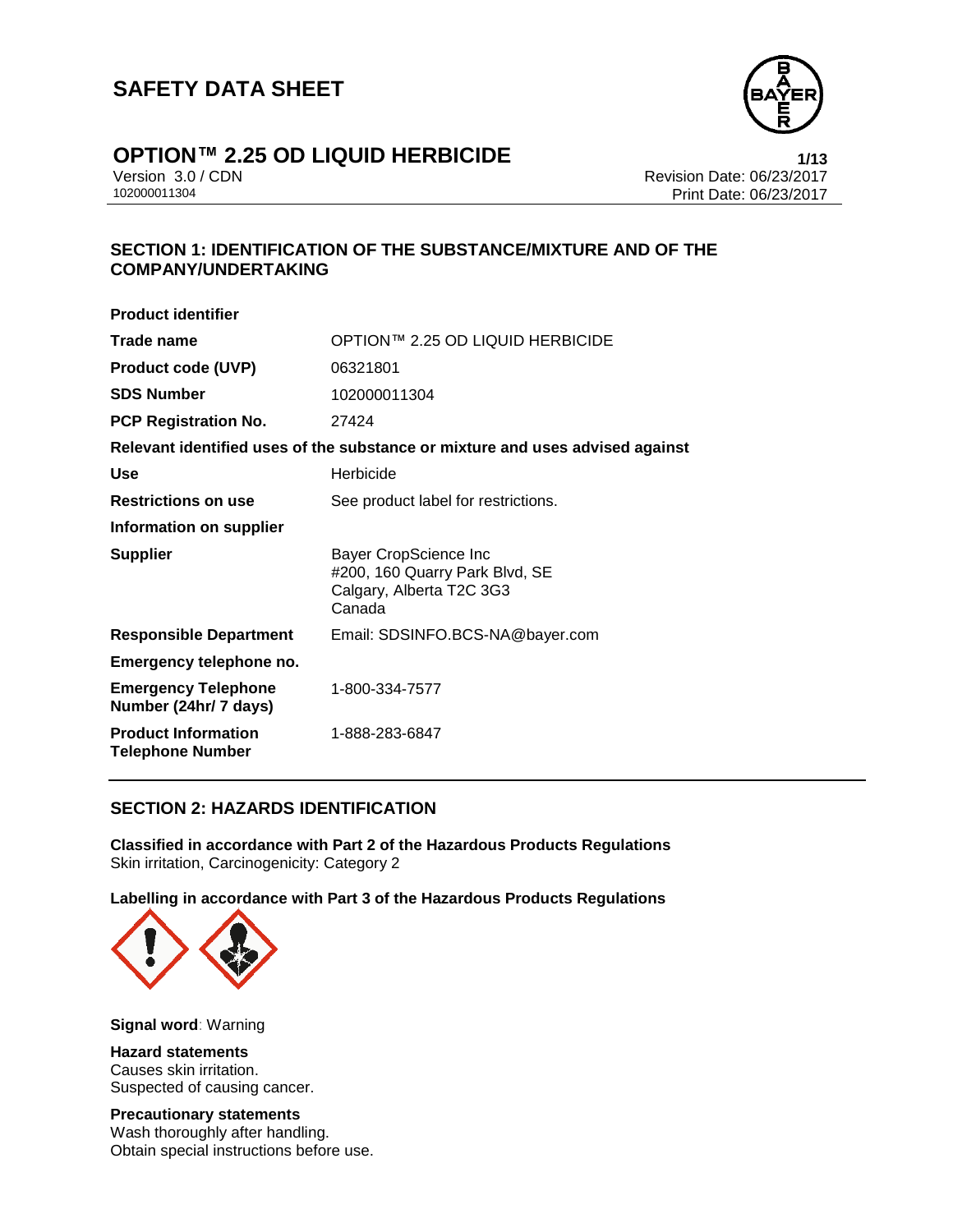

# **OPTION™ 2.25 OD LIQUID HERBICIDE**<br>Version 3.0 / CDN<br>Revision Date: 06/23/2017

Version 3.0 / CDN<br>102000011304<br>Print Date: 06/23/2017 Print Date: 06/23/2017

Do not handle until all safety precautions have been read and understood. Wear protective gloves/ protective clothing/ eye protection/ face protection. IF ON SKIN: Wash with plenty of water/ soap. Specific treatment (see supplemental first aid instructions on this label). If skin irritation occurs: Get medical advice/ attention. Take off contaminated clothing and wash before reuse. IF exposed or concerned: Get medical advice/ attention. Store locked up. Dispose of contents/container in accordance with local regulation.

#### **Hazards Not Otherwise Classified (HNOC)**

No physical hazards not otherwise classified. No health hazards not otherwise classified.

### **SECTION 3: COMPOSITION/INFORMATION ON INGREDIENTS**

| <b>Hazardous Component Name</b>                                 | CAS-No.       | <b>Concentration % by weight</b> |
|-----------------------------------------------------------------|---------------|----------------------------------|
| Foramsulfuron                                                   | 173159-57-4   | 2.34                             |
| Isoxadifen-ethyl                                                | 163520-33-0   | 2.34                             |
| Solvent Naphtha (petroleum), heavy aromatic, <1%<br>naphthalene | 64742-94-5    | 32.4                             |
| Naphthalene                                                     | $91 - 20 - 3$ | 0.32                             |
| Calcium dodecylbenzenesulfonate, branched                       | 70528-83-5    | 1.8                              |
| 1-Octanol                                                       | 111-87-5      | 1.2                              |

### **SECTION 4: FIRST AID MEASURES**

#### **Description of first aid measures**

| <b>General advice</b> | When possible, have the product container or label with you when<br>calling a poison control center or doctor or going for treatment.                                                                                            |
|-----------------------|----------------------------------------------------------------------------------------------------------------------------------------------------------------------------------------------------------------------------------|
| <b>Inhalation</b>     | Move to fresh air. If person is not breathing, call 911 or an ambulance,<br>then give artificial respiration, preferably mouth-to-mouth if possible.<br>Call a physician or poison control center immediately.                   |
| <b>Skin contact</b>   | Take off contaminated clothing and shoes immediately. Wash off<br>immediately with plenty of water for at least 15 minutes. Call a<br>physician or poison control center immediately.                                            |
| Eye contact           | Hold eye open and rinse slowly and gently with water for 15-20<br>minutes. Remove contact lenses, if present, after the first 5 minutes,<br>then continue rinsing eye. Call a physician or poison control center<br>immediately. |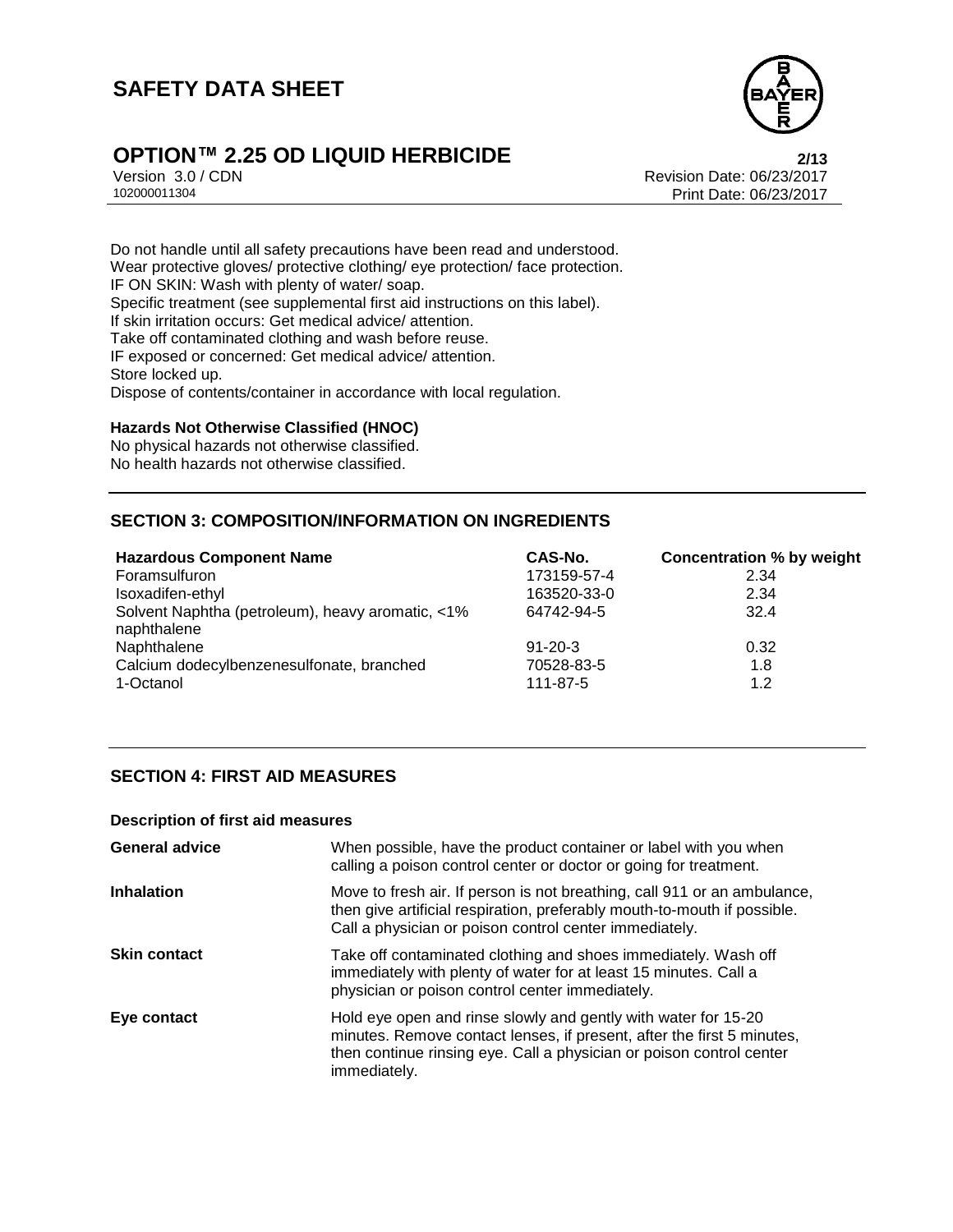

# **OPTION™ 2.25 OD LIQUID HERBICIDE**<br>Version 3.0 / CDN Revision Date: 06/23/2017

Version 3.0 / CDN<br>102000011304<br>Print Date: 06/23/2017<br>Print Date: 06/23/2017 Print Date: 06/23/2017

| Ingestion        | Call a physician or poison control center immediately. Rinse out mouth<br>and give water in small sips to drink. DO NOT induce vomiting unless<br>directed to do so by a physician or poison control center. Never give<br>anything by mouth to an unconscious person. Do not leave victim<br>unattended. |
|------------------|-----------------------------------------------------------------------------------------------------------------------------------------------------------------------------------------------------------------------------------------------------------------------------------------------------------|
|                  | Most important symptoms and effects, both acute and delayed                                                                                                                                                                                                                                               |
| <b>Symptoms</b>  | Symptoms and hazards refer to the solvent.                                                                                                                                                                                                                                                                |
|                  | Headache, Nausea, Dizziness, Somnolence                                                                                                                                                                                                                                                                   |
|                  | Ingestion may cause gastrointestinal irritation, nausea, vomiting and<br>diarrhoea.                                                                                                                                                                                                                       |
|                  | Aspiration may cause pulmonary oedema and pneumonitis.                                                                                                                                                                                                                                                    |
|                  | Inhalation may provoke the following symptoms:                                                                                                                                                                                                                                                            |
|                  | Cough, Shortness of breath, Cyanosis, Fever                                                                                                                                                                                                                                                               |
|                  | Indication of any immediate medical attention and special treatment needed                                                                                                                                                                                                                                |
| <b>Risks</b>     | Contains hydrocarbon solvents. May pose an aspiration pneumonia<br>hazard.                                                                                                                                                                                                                                |
| <b>Treatment</b> | Appropriate supportive and symptomatic treatment as indicated by the<br>patient's condition is recommended. There is no specific antidote.                                                                                                                                                                |

## **SECTION 5: FIREFIGHTING MEASURES**

| <b>Extinguishing media</b>                                         |                                                                                                                                                                                                                                                                                   |
|--------------------------------------------------------------------|-----------------------------------------------------------------------------------------------------------------------------------------------------------------------------------------------------------------------------------------------------------------------------------|
| <b>Suitable</b>                                                    | Use water spray, alcohol-resistant foam, dry chemical or carbon<br>dioxide.                                                                                                                                                                                                       |
| <b>Unsuitable</b>                                                  | High volume water jet                                                                                                                                                                                                                                                             |
| <b>Special hazards arising</b><br>from the substance or<br>mixture | In the event of fire the following may be released:, Hydrogen cyanide<br>(hydrocyanic acid), Carbon monoxide (CO), Sulphur oxides, Nitrogen<br>oxides (NOx)                                                                                                                       |
| <b>Advice for firefighters</b>                                     |                                                                                                                                                                                                                                                                                   |
| <b>Special protective</b><br>equipment for firefighters            | Firefighters should wear NIOSH approved self-contained breathing<br>apparatus and full protective clothing.                                                                                                                                                                       |
| <b>Further information</b>                                         | Keep out of smoke. Fight fire from upwind position. Cool closed<br>containers exposed to fire with water spray. Do not allow run-off from<br>fire fighting to enter drains or water courses. Whenever possible,<br>contain fire-fighting water by diking area with sand or earth. |
| <b>Flash point</b>                                                 | 121 °C                                                                                                                                                                                                                                                                            |
| <b>Auto-ignition temperature</b>                                   | 290 °C / 554 °F                                                                                                                                                                                                                                                                   |
| <b>Lower explosion limit</b>                                       | No data available                                                                                                                                                                                                                                                                 |
| <b>Upper explosion limit</b>                                       | No data available                                                                                                                                                                                                                                                                 |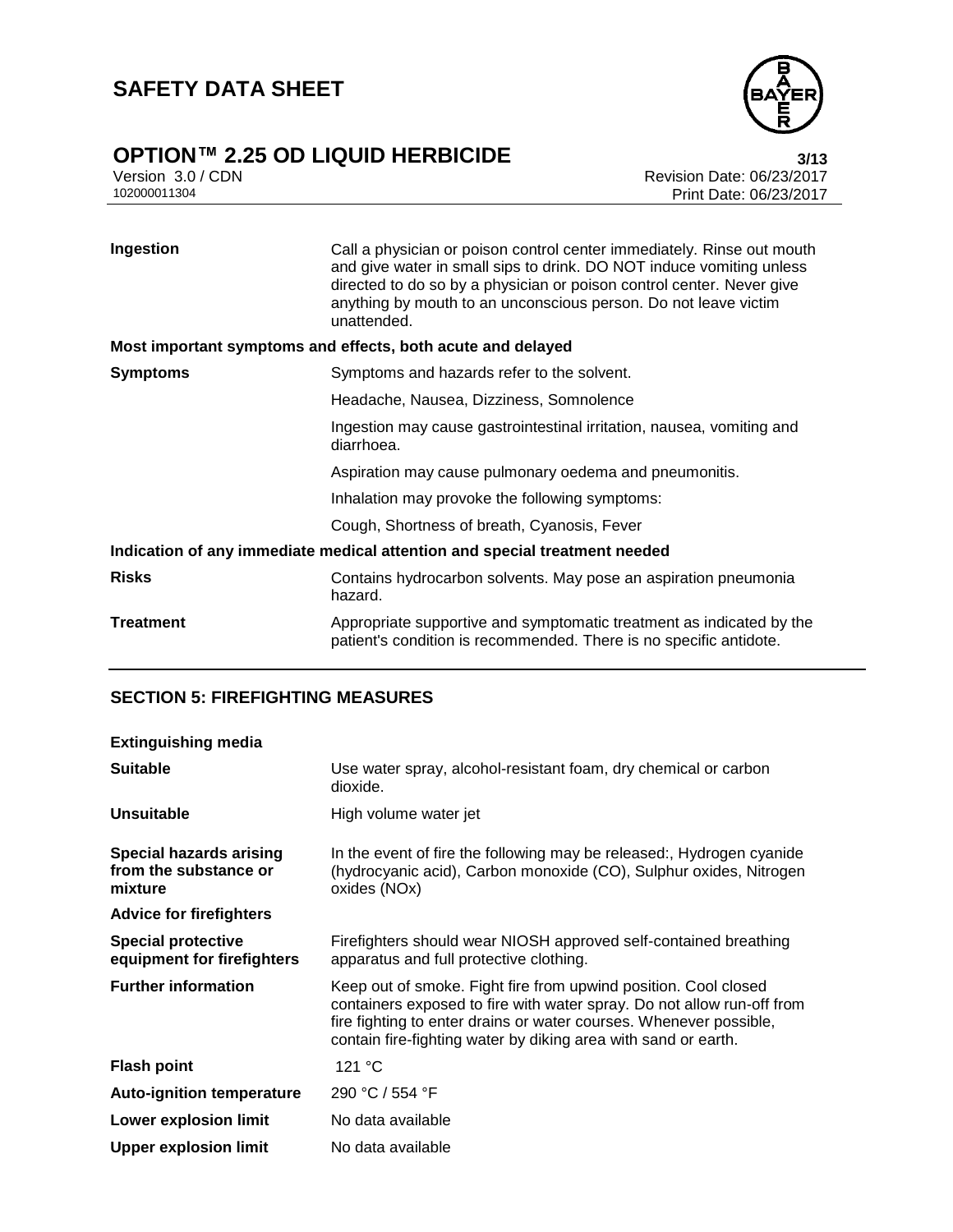

# **OPTION™ 2.25 OD LIQUID HERBICIDE**<br>Version 3.0 / CDN Revision Date: 06/23/2017

Version 3.0 / CDN<br>102000011304<br>Print Date: 06/23/2017<br>Print Date: 06/23/2017 Print Date: 06/23/2017

**Explosivity** Not explosive 92/69/EEC, A.14 / OECD 113

## **SECTION 6: ACCIDENTAL RELEASE MEASURES**

|                                                       | Personal precautions, protective equipment and emergency procedures                                                                                                                                                                                                                               |
|-------------------------------------------------------|---------------------------------------------------------------------------------------------------------------------------------------------------------------------------------------------------------------------------------------------------------------------------------------------------|
| <b>Precautions</b>                                    | Remove all sources of ignition. Keep unauthorized people away.<br>Isolate hazard area. Avoid contact with spilled product or<br>contaminated surfaces.                                                                                                                                            |
| Methods and materials for containment and cleaning up |                                                                                                                                                                                                                                                                                                   |
| <b>Methods for cleaning up</b>                        | Soak up with inert absorbent material (e.g. sand, silica gel, acid<br>binder, universal binder, sawdust). Collect and transfer the product<br>into a properly labelled and tightly closed container. Clean<br>contaminated floors and objects thoroughly, observing environmental<br>regulations. |
| <b>Additional advice</b>                              | Use personal protective equipment. If the product is accidentally<br>spilled, do not allow to enter soil, waterways or waste water canal. Do<br>not allow product to contact non-target plants.                                                                                                   |
| <b>Reference to other sections</b>                    | Information regarding safe handling, see section 7.<br>Information regarding personal protective equipment, see section 8.<br>Information regarding waste disposal, see section 13.                                                                                                               |

## **SECTION 7: HANDLING AND STORAGE**

| <b>Precautions for safe handling</b>                      |                                                                                                                                                                                                                                                                                                                                                                                                                                               |
|-----------------------------------------------------------|-----------------------------------------------------------------------------------------------------------------------------------------------------------------------------------------------------------------------------------------------------------------------------------------------------------------------------------------------------------------------------------------------------------------------------------------------|
| Advice on safe handling                                   | Use only in area provided with appropriate exhaust ventilation.                                                                                                                                                                                                                                                                                                                                                                               |
| <b>Advice on protection</b><br>against fire and explosion | Keep away from heat and sources of ignition.                                                                                                                                                                                                                                                                                                                                                                                                  |
| <b>Hygiene measures</b>                                   | Wash hands thoroughly with soap and water after handling and before<br>eating, drinking, chewing gum, using tobacco, using the toilet or<br>applying cosmetics.<br>Remove Personal Protective Equipment (PPE) immediately after<br>handling this product. Before removing gloves clean them with soap and<br>water. Remove soiled clothing immediately and clean thoroughly before<br>using again. Wash thoroughly and put on clean clothing. |
|                                                           | Conditions for safe storage, including any incompatibilities                                                                                                                                                                                                                                                                                                                                                                                  |
| <b>Requirements for storage</b><br>areas and containers   | Store in a cool, dry place and in such a manner as to prevent cross<br>contamination with other crop protection products, fertilizers, food, and<br>feed. Store in original container and out of the reach of children,<br>preferably in a locked storage area.                                                                                                                                                                               |
| Advice on common storage                                  | Keep away from food, drink and animal feedingstuffs.                                                                                                                                                                                                                                                                                                                                                                                          |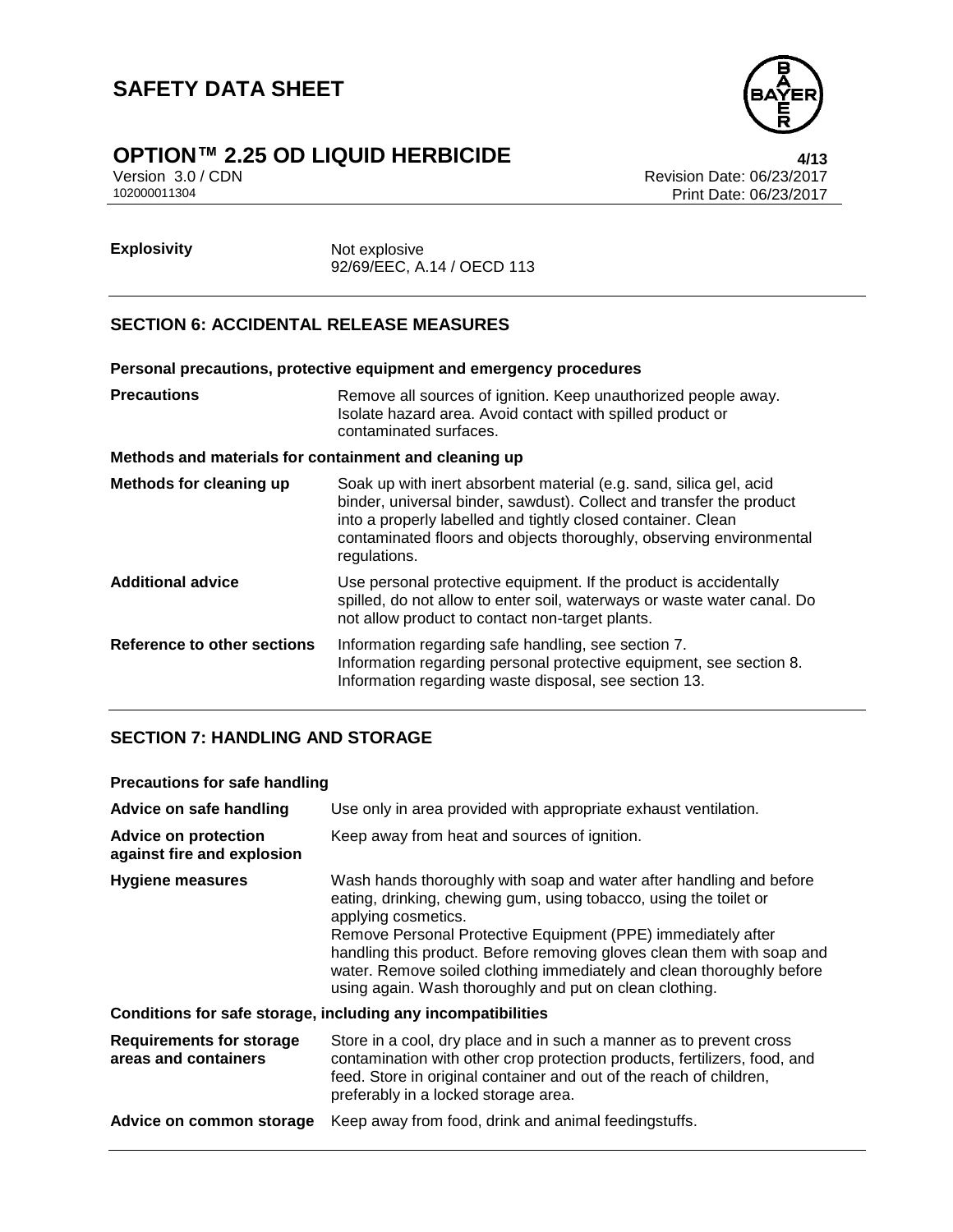

# **OPTION™ 2.25 OD LIQUID HERBICIDE**<br>Version 3.0 / CDN Revision Date: 06/23/2017

Version 3.0 / CDN<br>102000011304<br>Print Date: 06/23/2017<br>Print Date: 06/23/2017 Print Date: 06/23/2017

## **SECTION 8: EXPOSURE CONTROLS/PERSONAL PROTECTION**

#### **Control parameters**

| <b>Components</b>                                                                    | CAS-No.     | <b>Control parameters</b>    | <b>Update</b> | <b>Basis</b>                |
|--------------------------------------------------------------------------------------|-------------|------------------------------|---------------|-----------------------------|
| Foramsulfuron                                                                        | 173159-57-4 | $10 \text{ mg/m}$<br>(TWA)   |               | OES BCS*                    |
| Isoxadifen-ethyl                                                                     | 163520-33-0 | 1 mg/m $3$<br>(SK-SEN)       |               | OES BCS*                    |
| Solvent Naphtha<br>(petroleum), heavy<br>aromatic, <1% naphthalene<br>(Vapor.)       | 64742-94-5  | 200 mg/m3<br>(TWA)           | 07 2009       | <b>CAD AB</b><br><b>OEL</b> |
| Solvent Naphtha<br>(petroleum), heavy<br>aromatic, <1% naphthalene                   | 64742-94-5  | 1,590 mg/m3/400 ppm<br>(TWA) | 07 2009       | <b>CAD AB</b><br><b>OEL</b> |
| Solvent Naphtha<br>(petroleum), heavy<br>aromatic, <1% naphthalene<br>(Non-aerosol.) | 64742-94-5  | 200 mg/m3<br>(TWA)           | 05 2013       | CAD BC<br><b>OEL</b>        |
| Solvent Naphtha<br>(petroleum), heavy<br>aromatic, <1% naphthalene<br>(Non-aerosol.) | 64742-94-5  | 200 mg/m3<br>(TWA)           | 03 2014       | <b>CAD MB</b><br><b>OEL</b> |
| Solvent Naphtha<br>(petroleum), heavy<br>aromatic, <1% naphthalene<br>(Non-aerosol.) | 64742-94-5  | 200 mg/m3<br>(TWA)           | 11 2010       | <b>CAD ON</b><br><b>OEL</b> |
| Solvent Naphtha<br>(petroleum), heavy<br>aromatic, <1% naphthalene                   | 64742-94-5  | 525 mg/m3<br>(TWA)           | 11 2010       | <b>CAD ON</b><br><b>OEL</b> |
| Solvent Naphtha<br>(petroleum), heavy<br>aromatic, <1% naphthalene<br>(Vapor.)       | 64742-94-5  | 250 mg/m3<br>(15 MIN ACL)    | 05 2009       | <b>CAD SK</b><br><b>OEL</b> |
| Solvent Naphtha<br>(petroleum), heavy<br>aromatic, <1% naphthalene<br>(Vapor.)       | 64742-94-5  | 200 mg/m3<br>$(8$ HR ACL)    | 05 2009       | CAD SK<br><b>OEL</b>        |
| Solvent Naphtha<br>(petroleum), heavy                                                | 64742-94-5  | 500 ppm<br>(15 MIN ACL)      | 05 2009       | CAD SK<br><b>OEL</b>        |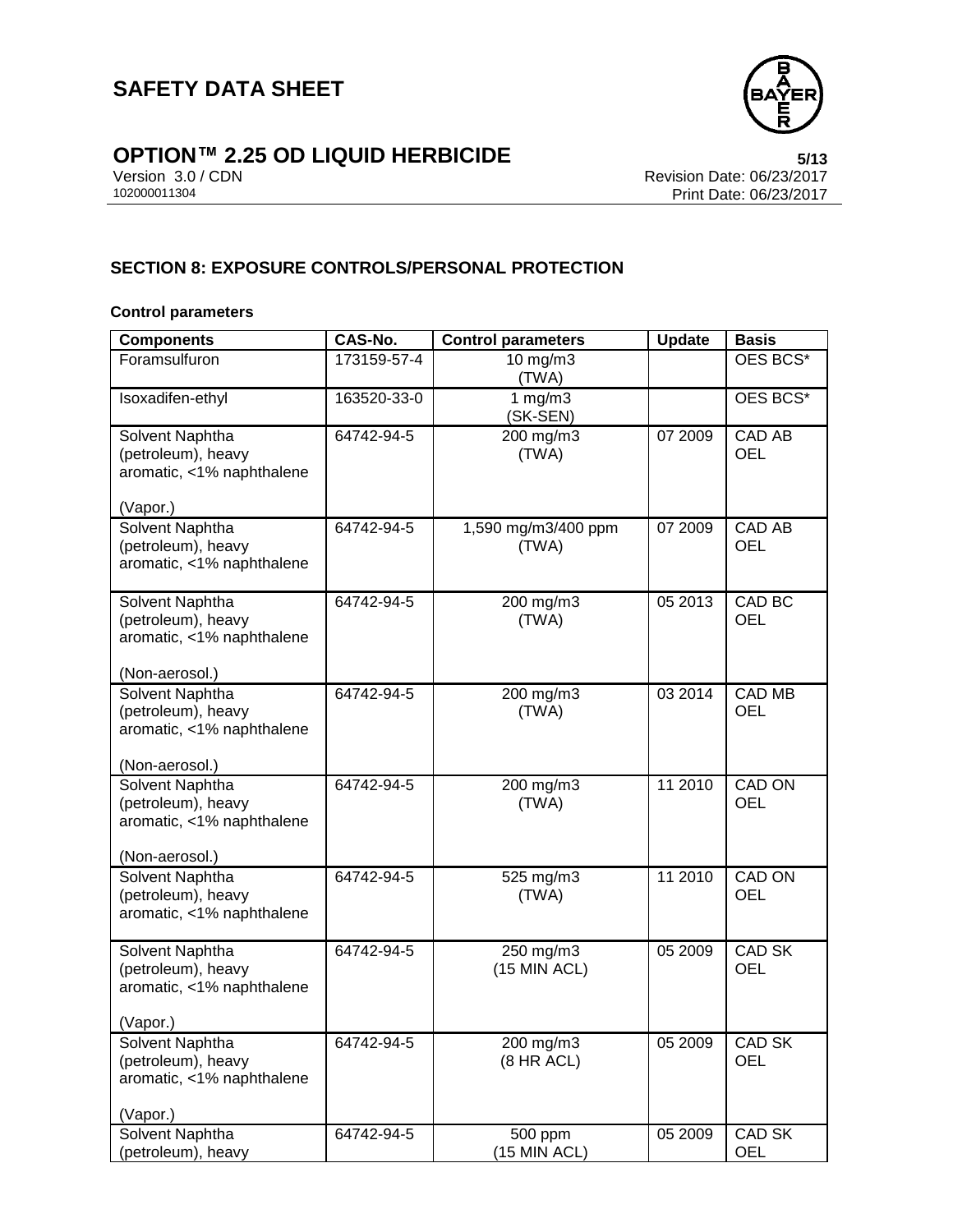

# **OPTION™ 2.25 OD LIQUID HERBICIDE**<br>Version 3.0 / CDN<br>Revision Date: 06/23/2017

Version 3.0 / CDN<br>102000011304<br>Print Date: 06/23/2017 Print Date: 06/23/2017

| aromatic, <1% naphthalene                                          |               |                                     |         |                             |
|--------------------------------------------------------------------|---------------|-------------------------------------|---------|-----------------------------|
| Solvent Naphtha<br>(petroleum), heavy<br>aromatic, <1% naphthalene | 64742-94-5    | 400 ppm<br>(8 HR ACL)               | 05 2009 | CAD SK<br><b>OEL</b>        |
| Solvent Naphtha<br>(petroleum), heavy<br>aromatic, <1% naphthalene | 64742-94-5    | 1,590 mg/m3/400 ppm<br>(TWA)        | 11 2011 | OEL (QUE)                   |
| Naphthalene                                                        | $91 - 20 - 3$ | 52 mg/m3/10 ppm<br>(TWA)            | 07 2009 | CAD AB<br><b>OEL</b>        |
| Naphthalene                                                        | $91 - 20 - 3$ | 79 mg/m3/15 ppm<br>(STEL)           | 07 2009 | <b>CAD AB</b><br><b>OEL</b> |
| Naphthalene                                                        | $91 - 20 - 3$ | 10 ppm<br>(TWA)                     | 09 2011 | <b>CAD BC</b><br><b>OEL</b> |
| Naphthalene                                                        | $91 - 20 - 3$ | 15 ppm<br>(STEL)                    | 09 2011 | <b>CAD BC</b><br><b>OEL</b> |
| Naphthalene                                                        | $91 - 20 - 3$ | 10 ppm<br>(TWA)                     | 03 2011 | <b>CAD MB</b><br><b>OEL</b> |
| Naphthalene                                                        | $91 - 20 - 3$ | 10 ppm<br>(TWA)                     | 11 2010 | <b>CAD ON</b><br><b>OEL</b> |
| Naphthalene                                                        | $91 - 20 - 3$ | 15 ppm<br>(STEL)                    | 11 2010 | <b>CAD ON</b><br><b>OEL</b> |
| Naphthalene                                                        | $91 - 20 - 3$ | 10 ppm<br>(8 HR ACL)                | 05 2009 | <b>CAD SK</b><br><b>OEL</b> |
| Naphthalene                                                        | $91 - 20 - 3$ | 15 ppm<br>(15 MIN ACL)              | 05 2009 | <b>CAD SK</b><br><b>OEL</b> |
| Naphthalene                                                        | $91 - 20 - 3$ | 79 mg/m3/15 ppm<br>(STEL)           | 11 2011 | OEL (QUE)                   |
| Naphthalene                                                        | $91 - 20 - 3$ | $\frac{1}{2}$ mg/m3/10 ppm<br>(TWA) | 11 2011 | OEL (QUE)                   |
| Naphthalene                                                        | $91 - 20 - 3$ | 10 ppm<br>(TLV)                     |         | OES BCS*                    |

\*OES BCS: Internal Bayer AG, Crop Science Division "Occupational Exposure Standard"

#### **Exposure controls**

#### **Personal protective equipment**

In normal use and handling conditions please refer to the label and/or leaflet. In all other cases the following recommendations would apply.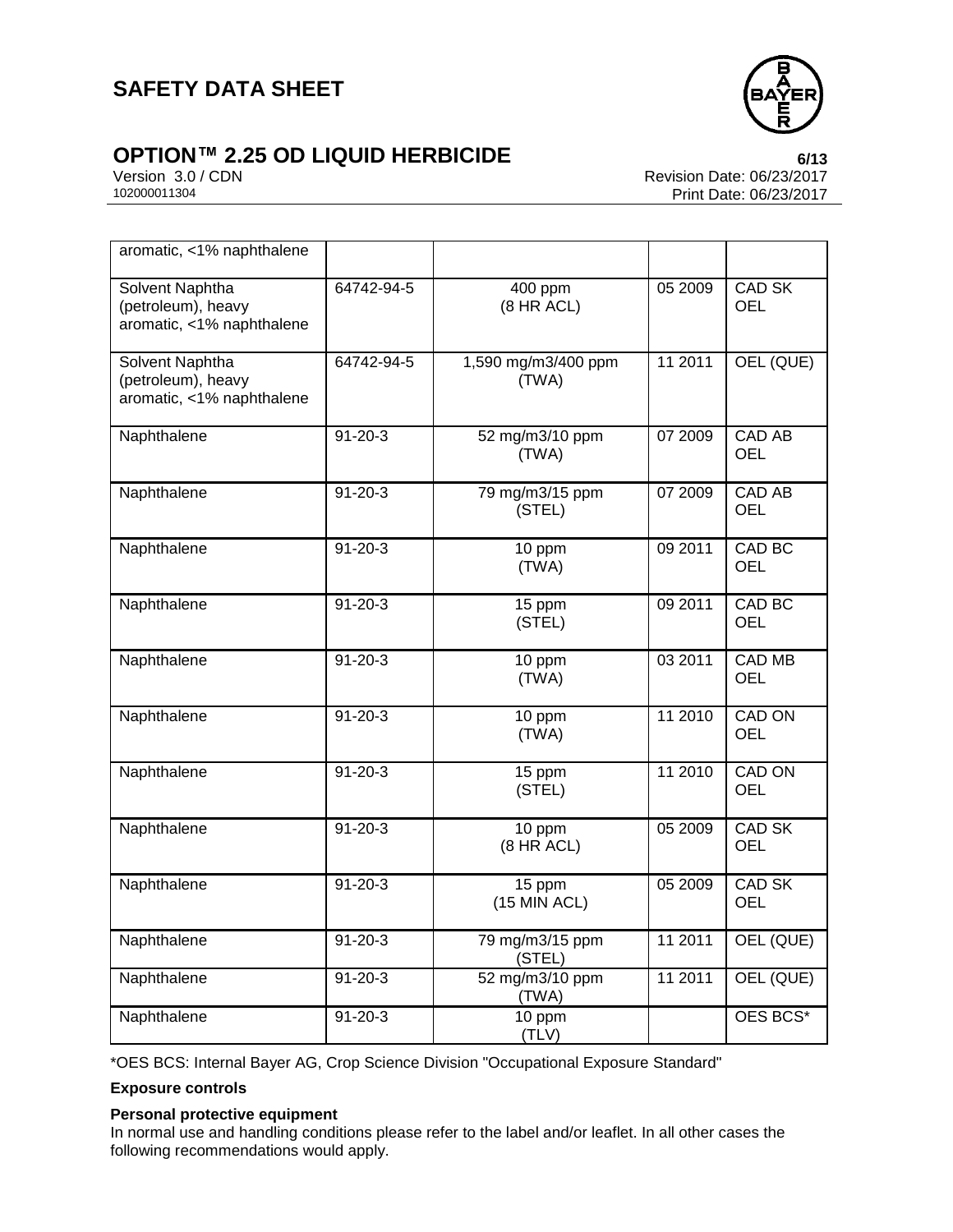

# **OPTION™ 2.25 OD LIQUID HERBICIDE**<br>Version 3.0 / CDN Revision Date: 06/23/2017

Version 3.0 / CDN<br>102000011304<br>Print Date: 06/23/2017<br>Print Date: 06/23/2017 Print Date: 06/23/2017

| <b>Respiratory protection</b>      | When respirators are required, select NIOSH approved equipment<br>based on actual or potential airborne concentrations and in<br>accordance with the appropriate regulatory standards and/or industry<br>recommendations. |
|------------------------------------|---------------------------------------------------------------------------------------------------------------------------------------------------------------------------------------------------------------------------|
| <b>Hand protection</b>             | Chemical resistant nitrile rubber gloves                                                                                                                                                                                  |
| Eye protection                     | Chemical resistant goggles must be worn.                                                                                                                                                                                  |
| Skin and body protection           | Wear long-sleeved shirt and long pants and shoes plus socks.                                                                                                                                                              |
| <b>General protective measures</b> | Follow manufacturer's instructions for cleaning/maintaining PPE. If<br>no such instructions for washables, use detergent and warm/tepid<br>water.<br>Keep and wash PPE separately from other laundry.                     |

## **SECTION 9. PHYSICAL AND CHEMICAL PROPERTIES**

| Appearance                                              | beige                                                                                              |
|---------------------------------------------------------|----------------------------------------------------------------------------------------------------|
| <b>Physical State</b>                                   | Liquid                                                                                             |
| Odor                                                    | aromatic                                                                                           |
| <b>Odour Threshold</b>                                  | No data available                                                                                  |
| pH                                                      | 5.0 - 7.0 at 10 % (23 °C) (deionized water)                                                        |
| <b>Vapor Pressure</b>                                   | No data available                                                                                  |
| Vapor Density (Air = 1)                                 | No data available                                                                                  |
| <b>Density</b>                                          | ca. 0.96 g/cm <sup>3</sup> at 20 °C                                                                |
| <b>Evaporation rate</b>                                 | No data available                                                                                  |
| <b>Boiling Point</b><br><b>Melting / Freezing Point</b> | No data available<br>No data available                                                             |
| <b>Water solubility</b>                                 | dispersible                                                                                        |
| <b>Minimum Ignition Energy</b>                          | No data available                                                                                  |
| <b>Decomposition</b><br>temperature                     | No data available                                                                                  |
| <b>Partition coefficient: n-</b><br>octanol/water       | No data available                                                                                  |
| <b>Viscosity</b>                                        | 25 - 100 mPa.s at 20 °C Velocity gradient 20 /s<br>20 - 60 mPa.s at 20 °C Velocity gradient 100 /s |
| <b>Flash point</b>                                      | 121 °C                                                                                             |
| <b>Auto-ignition temperature</b>                        | 290 °C / 554 °F                                                                                    |
| <b>Lower explosion limit</b>                            | No data available                                                                                  |
| <b>Upper explosion limit</b>                            | No data available                                                                                  |
| <b>Explosivity</b>                                      | Not explosive                                                                                      |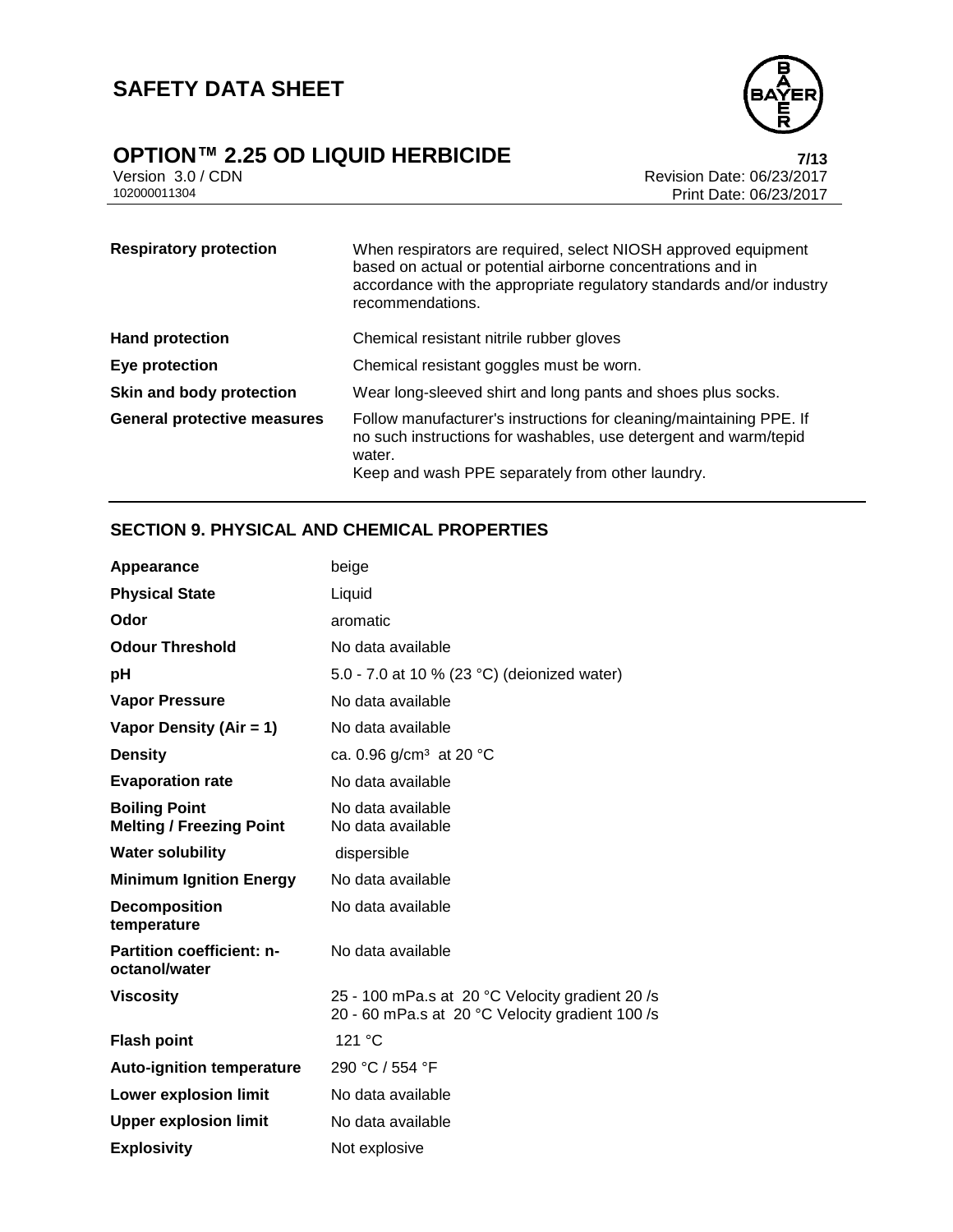

# **OPTION™ 2.25 OD LIQUID HERBICIDE 8/13**

Version 3.0 / CDN<br>102000011304<br>Print Date: 06/23/2017 Print Date: 06/23/2017

92/69/EEC, A.14 / OECD 113

## **SECTION 10: STABILITY AND REACTIVITY**

| <b>Reactivity</b>                            |                                                                                         |
|----------------------------------------------|-----------------------------------------------------------------------------------------|
| <b>Thermal decomposition</b>                 | No data available                                                                       |
| <b>Chemical stability</b>                    | Stable under recommended storage conditions.                                            |
| <b>Possibility of hazardous</b><br>reactions | No hazardous reactions when stored and handled according to<br>prescribed instructions. |
| <b>Conditions to avoid</b>                   | Extremes of temperature and direct sunlight.                                            |
| Incompatible materials                       | No data available                                                                       |
| <b>Hazardous decomposition</b><br>products   | No decomposition products expected under normal conditions of use.                      |

### **SECTION 11: TOXICOLOGICAL INFORMATION**

| <b>Exposure routes</b>          | Eye contact, Skin contact, Inhalation |
|---------------------------------|---------------------------------------|
| <b>Immediate Effects</b><br>Eve | May cause eye irritation.             |
| Skin                            | Irritating to skin.                   |

#### **Information on toxicological effects**

| <b>Acute oral toxicity</b>       | LD50 (Rat) $> 5,000$ mg/kg                                                                                                                                   |
|----------------------------------|--------------------------------------------------------------------------------------------------------------------------------------------------------------|
| <b>Acute inhalation toxicity</b> | $LC50$ (Rat) $> 5.25$ mg/l<br>Exposure time: 4 h<br>Determined in the form of a respirable aerosol.                                                          |
| <b>Acute dermal toxicity</b>     | $LD50$ (Rat) $> 5,000$ mg/kg                                                                                                                                 |
| <b>Skin irritation</b>           | Irritating to skin. (Rabbit)                                                                                                                                 |
| <b>Eye irritation</b>            | Mild eye irritation. (Rabbit)                                                                                                                                |
| <b>Sensitisation</b>             | Non-sensitizing. (Mouse)<br>OECD Test Guideline 429, local lymph node assay (LLNA)<br>Non-sensitizing. (Guinea pig)<br>OECD Test Guideline 406, Buehler test |

#### **Assessment STOT Specific target organ toxicity – repeated exposure**

Foramsulfuron did not cause specific target organ toxicity in experimental animal studies. Isoxadifen-ethyl did not cause specific target organ toxicity in experimental animal studies.

#### **Assessment mutagenicity**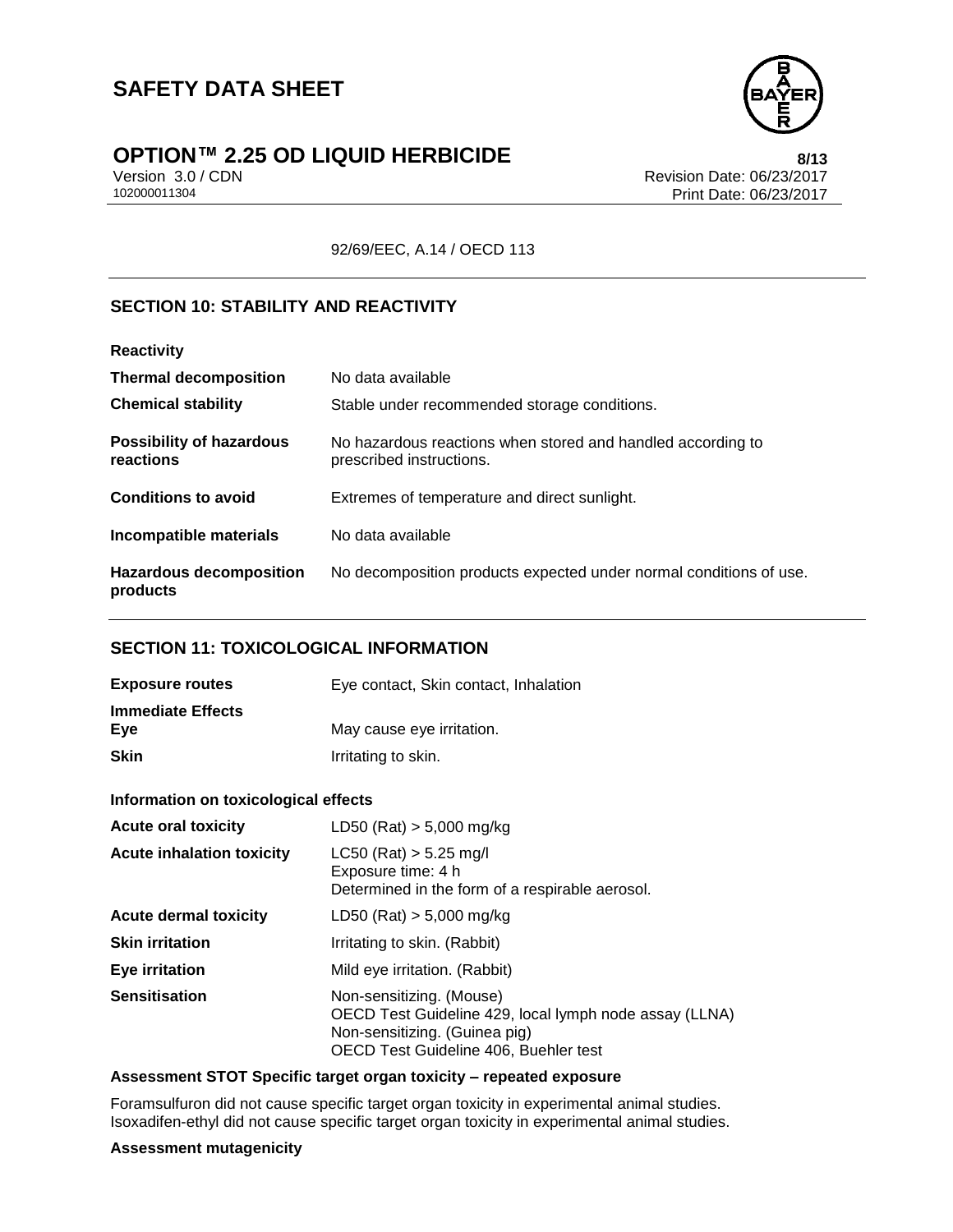

# **OPTION™ 2.25 OD LIQUID HERBICIDE 9/13**

Version 3.0 / CDN<br>102000011304<br>102000011304<br>Rrint Date: 06/23/2017 Print Date: 06/23/2017

Foramsulfuron was not mutagenic or genotoxic based on the overall weight of evidence in a battery of in vitro and in vivo tests.

Isoxadifen-ethyl was not mutagenic or genotoxic in a battery of in vitro and in vivo tests.

#### **Assessment carcinogenicity**

Foramsulfuron was not carcinogenic in lifetime feeding studies in rats and mice. Isoxadifen-ethyl was not carcinogenic in lifetime feeding studies in rats and mice.

| Solvent Naphtha (petroleum), heavy aromatic,<br><1% naphthalene<br>Naphthalene | 64742-94-5<br>$91 - 20 - 3$ | Group A3<br>Group A3   |
|--------------------------------------------------------------------------------|-----------------------------|------------------------|
| <b>NTP</b>                                                                     |                             |                        |
| Naphthalene                                                                    | $91 - 20 - 3$               |                        |
| <b>IARC</b>                                                                    |                             |                        |
| Naphthalene                                                                    | $91 - 20 - 3$               | Overall evaluation: 2B |
| <b>OSHA</b>                                                                    |                             |                        |

None.

#### **Assessment toxicity to reproduction**

Foramsulfuron did not cause reproductive toxicity in a two-generation study in rats. Isoxadifen-ethyl did not cause reproductive toxicity in a two-generation study in rats.

#### **Assessment developmental toxicity**

Foramsulfuron did not cause developmental toxicity in rats and rabbits. Isoxadifen-ethyl did not cause developmental toxicity in rats and rabbits.

#### **Further information**

Only acute toxicity studies have been performed on the formulated product. The non-acute information pertains to the active ingredient(s).

### **SECTION 12: ECOLOGICAL INFORMATION**

| <b>Toxicity to aquatic</b><br>invertebrates | EC50 (Daphnia magna (Water flea)) 6.9 mg/l<br>Exposure time: 48 h                                      |
|---------------------------------------------|--------------------------------------------------------------------------------------------------------|
| Toxicity to aquatic plants                  | IC50 (Raphidocelis subcapitata (freshwater green alga)) $>$ 5 mg/l<br>Growth rate; Exposure time: 96 h |
|                                             | IC50 (Lemna gibba (gibbous duckweed)) 0.00075 mg/l<br>Growth rate; Exposure time: 7 d                  |
| <b>Biodegradability</b>                     | Foramsulfuron:<br>Not rapidly biodegradable<br>Isoxadifen-ethyl:                                       |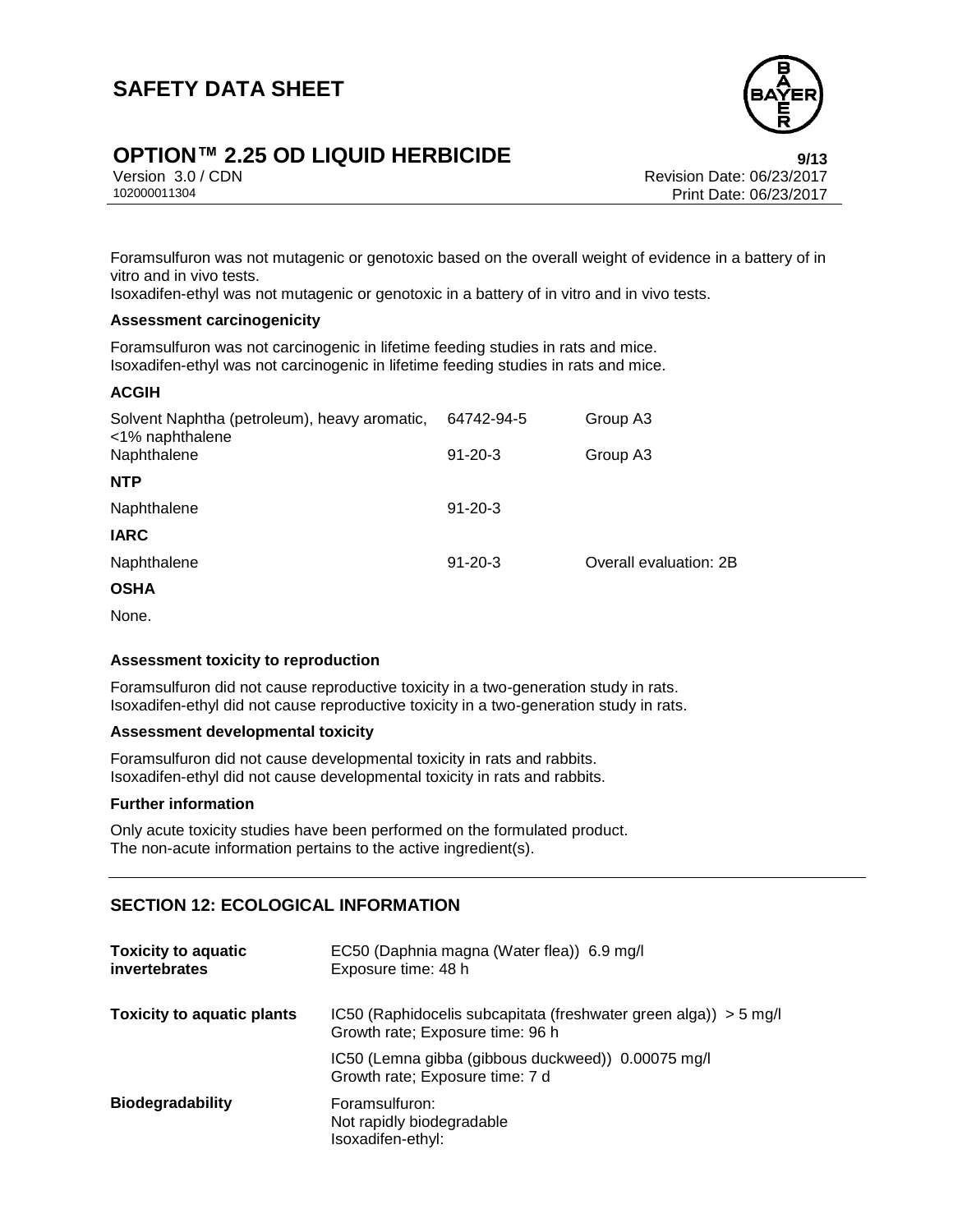

# **OPTION™ 2.25 OD LIQUID HERBICIDE**<br>Version 3.0 / CDN **Revision Date: 06/23/2017**

Version 3.0 / CDN<br>102000011304<br>Print Date: 06/23/2017<br>Print Date: 06/23/2017 Print Date: 06/23/2017

|                                             | Not rapidly biodegradable                                                                                                                                                                                                                                                                                                                                                                                                                                                                                                                                                                                                            |
|---------------------------------------------|--------------------------------------------------------------------------------------------------------------------------------------------------------------------------------------------------------------------------------------------------------------------------------------------------------------------------------------------------------------------------------------------------------------------------------------------------------------------------------------------------------------------------------------------------------------------------------------------------------------------------------------|
| Koc                                         | Foramsulfuron: Koc: 38 - 151<br>Isoxadifen-ethyl: Koc: 2512                                                                                                                                                                                                                                                                                                                                                                                                                                                                                                                                                                          |
| <b>Bioaccumulation</b>                      | Foramsulfuron:<br>Does not bioaccumulate.<br>Isoxadifen-ethyl:<br>Does not bioaccumulate.                                                                                                                                                                                                                                                                                                                                                                                                                                                                                                                                            |
| <b>Mobility in soil</b>                     | Foramsulfuron: Mobile in soils<br>Isoxadifen-ethyl: Slightly mobile in soils                                                                                                                                                                                                                                                                                                                                                                                                                                                                                                                                                         |
| <b>Additional ecological</b><br>information | No other effects to be mentioned.<br>Information given is based on data obtained from similar substances.                                                                                                                                                                                                                                                                                                                                                                                                                                                                                                                            |
| <b>Environmental precautions</b>            | Do not apply directly to water, to areas where surface water is present<br>or to intertidal areas below the mean high water mark.<br>Do not contaminate surface or ground water by cleaning equipment or<br>disposal of wastes, including equipment wash water.<br>Drift and runoff from treated areas may be hazardous to aquatic<br>organisms in adjacent sites.<br>Drift or runoff from treated areas may adversely affect non-target plants.<br>Do not allow to get into surface water, drains and ground water.<br>Do not apply when weather conditions favor runoff or drift.<br>Apply this product as specified on the label. |

## **SECTION 13: DISPOSAL CONSIDERATIONS**

#### **Waste treatment methods**

| <b>Product</b>                | Dispose in accordance with all local, state/provincial and federal<br>regulations.<br>Follow container label instructions for disposal of wastes generated<br>during use in compliance with the product label.<br>It is best to use all of the product in accordance with label directions. If it<br>is necessary to dispose of unused product, please follow container label<br>instructions and applicable local guidelines. |
|-------------------------------|--------------------------------------------------------------------------------------------------------------------------------------------------------------------------------------------------------------------------------------------------------------------------------------------------------------------------------------------------------------------------------------------------------------------------------|
| <b>Contaminated packaging</b> | Do not re-use empty containers.<br>Triple rinse containers.<br>Add washings to sprayer at time of filling.<br>Puncture container to avoid re-use.<br>Dispose of empty container in a sanitary landfill or by incineration, or, if<br>allowed by State/Provincial and local authorities, by burning.<br>If burned, stay out of smoke.<br>Follow advice on product label and/or leaflet.                                         |

## **SECTION 14: TRANSPORT INFORMATION**

**TDG** UN number **3082**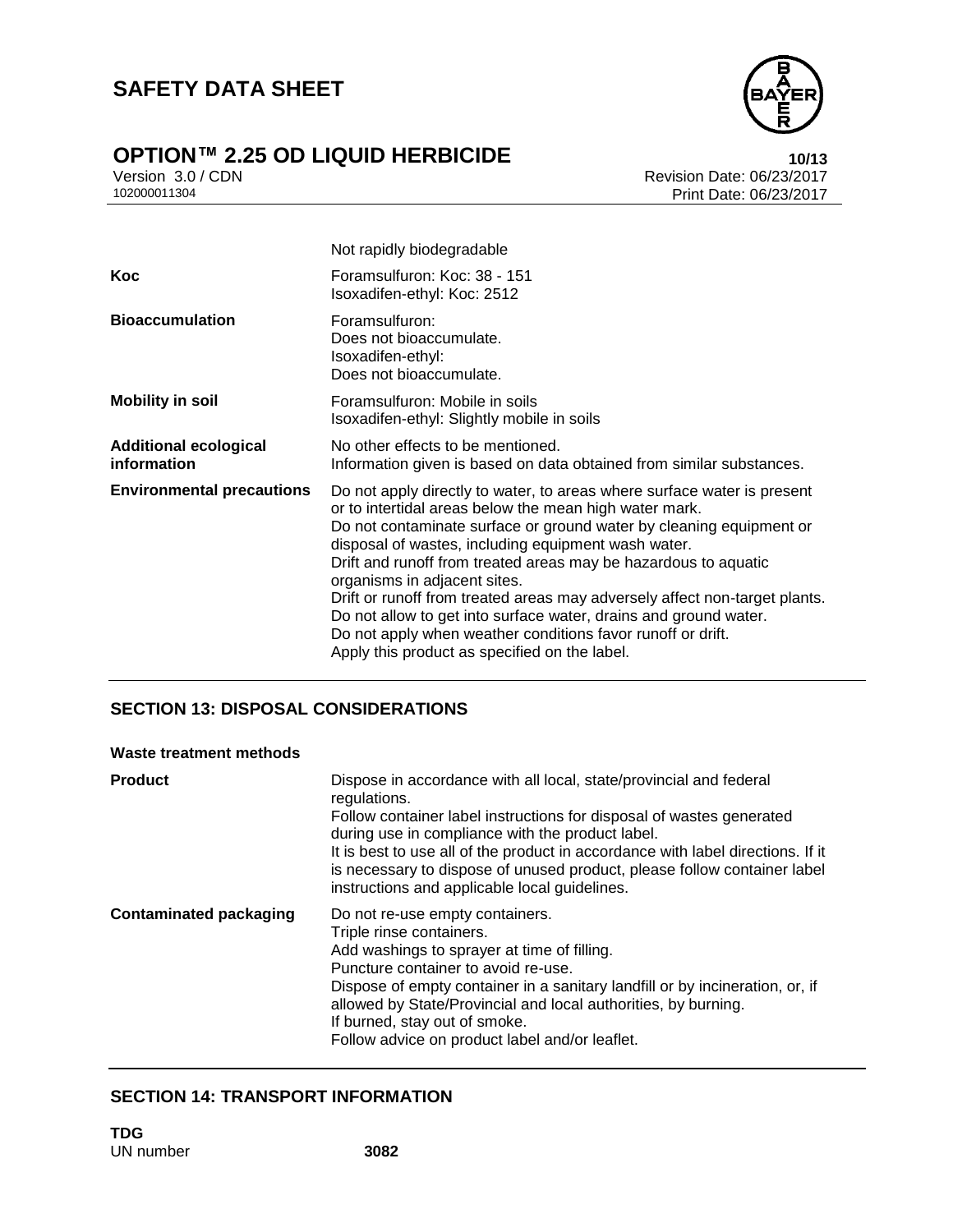



Version 3.0 / CDN<br>102000011304<br>Print Date: 06/23/2017<br>Print Date: 06/23/2017 Print Date: 06/23/2017

| Labels<br>Packaging group<br>Marine pollutant<br>Proper shipping name                                    | 9<br>III<br>Marine pollutant<br>ENVIRONMENTALLY HAZARDOUS SUBSTANCE, LIQUID,<br>N.O.S.<br>(ISOXADIFEN-ETHYL, SOLVENT NAPHTHA (PETROLEUM)<br>HEAVY AROMATIC SOLUTION)                                                                                         |
|----------------------------------------------------------------------------------------------------------|--------------------------------------------------------------------------------------------------------------------------------------------------------------------------------------------------------------------------------------------------------------|
| 49CFR<br>UN number<br>Class<br>Packaging group<br>Marine pollutant<br>Proper shipping name<br><b>RQ</b>  | 3082<br>9<br>Ш<br>Marine pollutant<br>ENVIRONMENTALLY HAZARDOUS SUBSTANCES, LIQUID,<br><b>N.O.S.</b><br>(ISOXADIFEN-ETHYL, SOLVENT NAPHTHA (PETROLEUM)<br>HEAVY AROMATIC SOLUTION, NAPHTHALENE)<br>Reportable Quantity is reached with 31,250 lb of product. |
| <b>IMDG</b><br>UN number<br>Class<br>Packaging group<br>Marine pollutant<br>Proper shipping name         | 3082<br>9<br>Ш<br><b>YES</b><br>ENVIRONMENTALLY HAZARDOUS SUBSTANCE, LIQUID,<br>N.O.S.<br>(ISOXADIFEN-ETHYL, SOLVENT NAPHTHA (PETROLEUM)<br>HEAVY AROMATIC SOLUTION)                                                                                         |
| <b>IATA</b><br>UN number<br>Class<br>Packaging group<br>Environm, Hazardous Mark<br>Proper shipping name | 3082<br>9<br>$\mathbf{III}$<br><b>YES</b><br>ENVIRONMENTALLY HAZARDOUS SUBSTANCE, LIQUID,<br>N.O.S.<br>(ISOXADIFEN-ETHYL, SOLVENT NAPHTHA (PETROLEUM)<br>HEAVY AROMATIC SOLUTION)                                                                            |

This transportation information is not intended to convey all specific regulatory information relating to this product. It does not address regulatory variations due to package size or special transportation requirements.

### **SECTION 15: REGULATORY INFORMATION**

**PCP Registration No.** 27424 **US Federal Regulations TSCA list** None.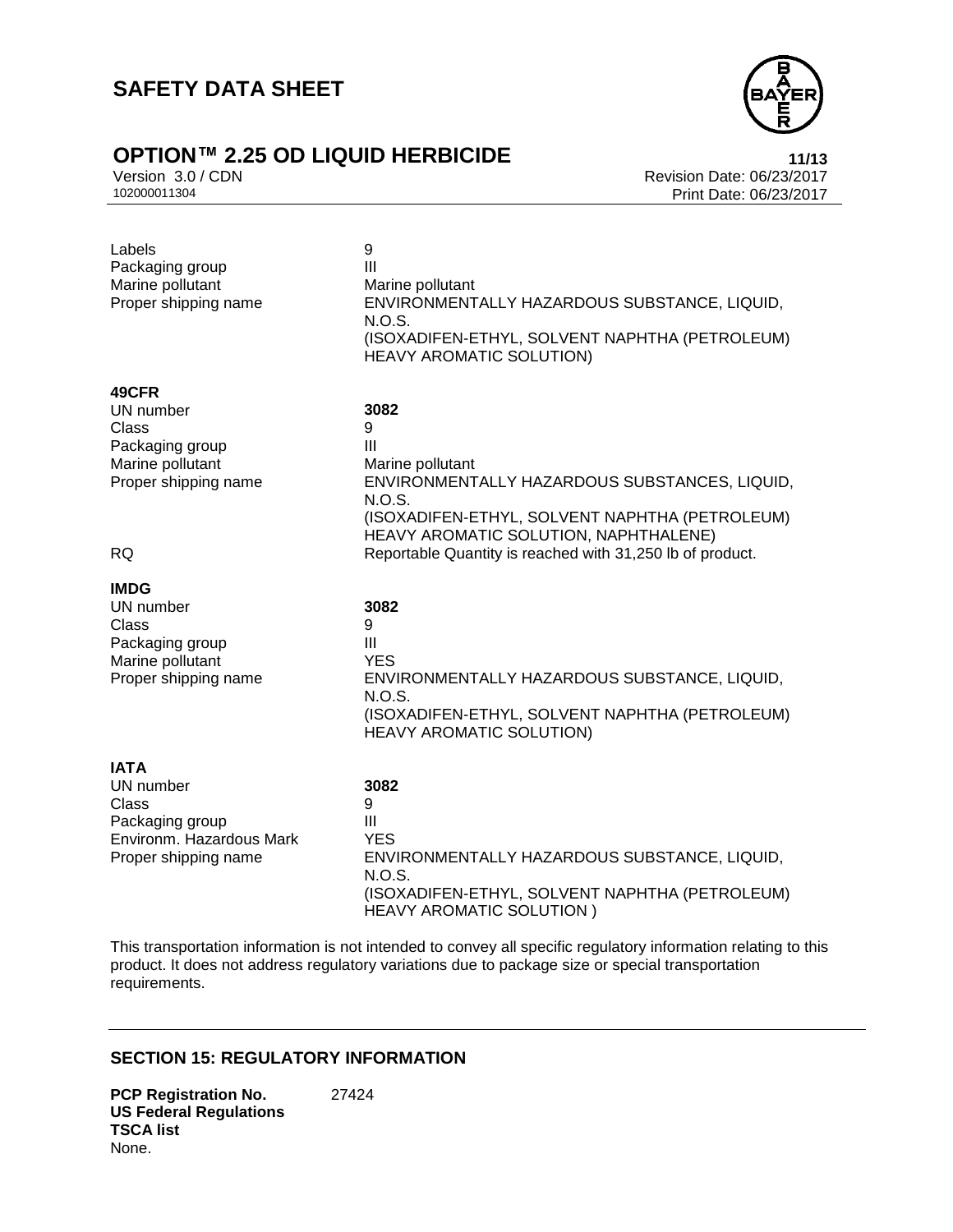

# **OPTION™ 2.25 OD LIQUID HERBICIDE**<br>Version 3.0 / CDN Revision Date: 06/23/2017

Version 3.0 / CDN<br>102000011304<br>Print Date: 06/23/2017<br>Print Date: 06/23/2017 Print Date: 06/23/2017

| US. Toxic Substances Control Act (TSCA) Section 12(b) Export Notification (40 CFR 707, Subpt D)<br>163520-33-0<br>Isoxadifen-ethyl<br><b>SARA Title III - Section 302 - Notification and Information</b><br>None.     |                                                       |                                                            |      |  |
|-----------------------------------------------------------------------------------------------------------------------------------------------------------------------------------------------------------------------|-------------------------------------------------------|------------------------------------------------------------|------|--|
| <b>SARA Title III - Section 313 - Toxic Chemical Release Reporting</b><br>Naphthalene<br><b>US States Regulatory Reporting</b><br><b>CA Prop65</b>                                                                    | $91 - 20 - 3$                                         |                                                            | 0.1% |  |
| This product contains a chemical known to the State of California to cause cancer.<br>Naphthalene                                                                                                                     | $91 - 20 - 3$                                         |                                                            |      |  |
| <b>US State Right-To-Know Ingredients</b><br>Solvent Naphtha (petroleum), heavy<br>aromatic, <1% naphthalene<br>Naphthalene<br>1-Octanol                                                                              | 64742-94-5<br>$91 - 20 - 3$<br>111-87-5               | CA, CT, MN, NJ, RI<br>CA, CT, IL, MN, NJ, RI<br>CT, MN, RI |      |  |
| <b>Canadian Regulations</b><br><b>Canadian Domestic Substance List</b><br>Solvent Naphtha (petroleum), heavy<br>aromatic, <1% naphthalene<br>Naphthalene<br>Calcium dodecylbenzenesulfonate,<br>branched<br>1-Octanol | 64742-94-5<br>$91 - 20 - 3$<br>70528-83-5<br>111-87-5 |                                                            |      |  |
| <b>Environmental</b><br><b>CERCLA</b><br>Naphthalene<br><b>Clean Water Section 307 Priority Pollutants</b><br>Naphthalene<br>Safe Drinking Water Act Maximum Contaminant Levels<br>Naphthalene                        | $91 - 20 - 3$<br>$91 - 20 - 3$<br>$91 - 20 - 3$       |                                                            |      |  |

### **SECTION 16: OTHER INFORMATION**

#### **Abbreviations and acronyms**

| 49CFR         | Code of Federal Regulations, Title 49                                 |
|---------------|-----------------------------------------------------------------------|
| <b>ACGIH</b>  | US. ACGIH Threshold Limit Values                                      |
| ATE.          | Acute toxicity estimate                                               |
| CAS-Nr.       | <b>Chemical Abstracts Service number</b>                              |
| <b>CERCLA</b> | Comprehensive Environmental Response, Compensation, and Liability Act |
| <b>EINECS</b> | European inventory of existing commercial substances                  |
| <b>ELINCS</b> | European list of notified chemical substances                         |
| <b>IARC</b>   | International Agency for Research on Cancer                           |
| <b>IATA</b>   | International Air Transport Association                               |
| <b>IMDG</b>   | <b>International Maritime Dangerous Goods</b>                         |
| N.O.S.        | Not otherwise specified                                               |